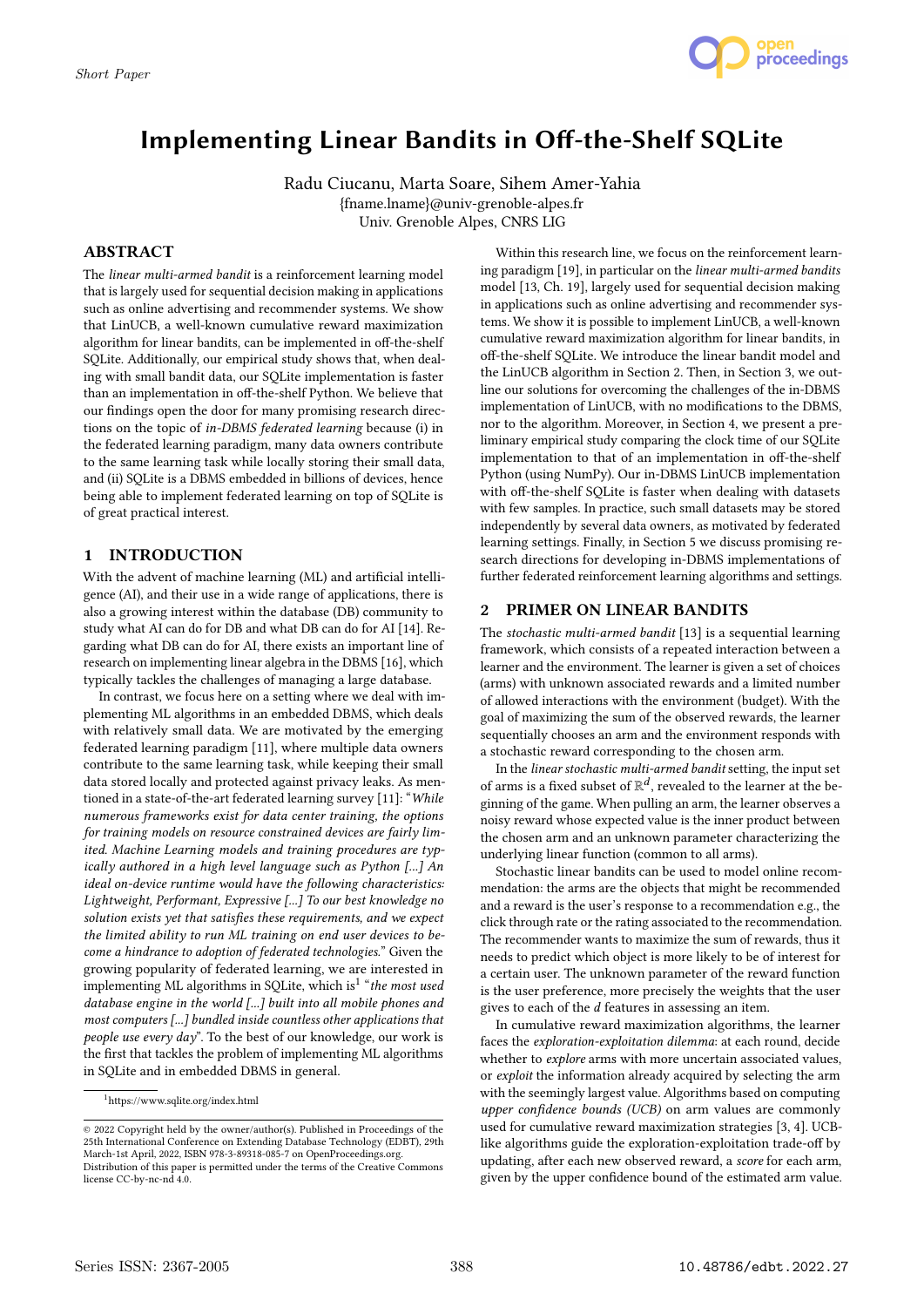**Input**: Budget  $N$  and  $K$  arms  $x_1, x_2, \ldots, x_K$  in  $\mathbb{R}^d$ **Constants:** Regularizer  $\gamma > 0$ ; confidence parameter  $\delta > 0$ ; noise parameter  $R > 0$ ;  $S > 0$  such that  $||\theta||_2 \le S$ ;  $L > 0$  such that  $\forall i \in [[K]], ||x_i||_2 \leq L$ Unknown environment: Expected arm values; the learner has access only to the output of reward function  $pull(x_i)$ Output: Sum of observed rewards for all arms / Initialization: Randomly pull an arm and initialize variables / 1  $r \leftarrow \text{pull}(x_i)$  / Random reward (scalar) for arm  $x_i$  $2 \quad s \leftarrow r$  / Sum of rewards of all arms (scalar) / 3  $A \leftarrow \gamma I_d + x_i x_i^{\top}$  $/(d \times d)$  matrix /  $4 \quad b \leftarrow rx_i$  $/(d \times 1)$  vector / / Exploration-Exploitation: At each round, pull an arm / 5 for  $1 \leq t < N$ 6  $\widehat{\theta} \leftarrow A^{-1}b$  / Regularized least-squares estimate of  $\theta$  / 7  $\omega \leftarrow R \sqrt{d \cdot \log(\frac{1 + tL^2/\gamma}{\delta})} + \gamma^{\frac{1}{2}} \cdot S / Exploration term /$ / For each arm i, based on current  $\widehat{\theta}$ , compute  $B_i$ , an UCB of  $\langle x_i, \theta \rangle$ . First term for exploitation, second for exploration / 8 for  $1 \le i \le K$ 9  $B_i \leftarrow \langle x_i, \widehat{\theta} \rangle + \omega ||x_i||_{A^{-1}}$ 10  $x_m \leftarrow \arg \max_{i \in \llbracket K \rrbracket} B_i$  / Ties broken at random / 11  $r \leftarrow pull(x_m)$  / Pull arm  $x_m$  / 12  $s \leftarrow s + r$ 13  $A \leftarrow A + x_m x_m^{\top}$ 14  $b \leftarrow b + rx_m$ 15 return s / Return sum of observed rewards for all arms /



As in a recent bandit textbook [13, Ch. 19], we use LinUCB as a generic name for UCB applied to stochastic linear bandits and we specifically rely on the algorithm of Abbasi-Yadkori et al. [1] in the case where the set of arms is fixed. In LinUCB (Figure 1), the arm scores are based on a regularized least-squares estimate of the unknown parameter of the linear reward function. At the next round, the arm with the largest updated score is pulled. We rely on the following notations:

- *K* is the number of arms;  $\llbracket K \rrbracket$  is the set  $\{1, 2, \ldots, K\}$ .
- $N$  is the budget = the number of observed rewards.
- *d* is the dimension of each vector: arms  $x_1, \ldots, x_K$  and unknown parameter  $\theta$ .
- $x_i$  (for  $i \in [[K]])$  is an arm = a  $(d \times 1)$  vector; we assume that all arms are pairwise distinct.
- $\theta$  is a ( $d \times 1$ ) vector (unknown to the learner) that is the parameter of the linear reward function.
- $||v||_2$  is the 2-norm of a  $\mathbb{R}^d$  vector  $v$ .
- $||v||_A = \sqrt{v^{\top}Av}$  is the weighted 2-norm of a  $\mathbb{R}^d$  vector v, where *A* is a  $(d \times d)$  positive definite matrix.
- $\langle x_i, \theta \rangle$  (for  $i \in \llbracket K \rrbracket$ ) is a scalar (unknown to the learner) defining the expected reward value of arm  $x_i$ , computed as the dot product of vectors  $x_i$  and  $\theta$ .
- pull( $x_i$ ) is a function that returns a noisy reward  $\langle x_i, \theta \rangle + \eta$ , where the noise  $\eta$  is e.g., drawn uniformly from the interval  $[-R, R]$ .

## 3 IMPLEMENTATION CHALLENGES

With a focus on the LinUCB algorithm introduced in Section 2, our first goal was to identify which of the needed computations can be easily done with existing techniques, and look for simple yet efficient SQL implementations for the others. In the rest of the section, we present the main ideas of our implementation. The most interesting technical parts are (i) the use of Sherman-Morrison formula [17] for computing the inverse of a matrix updated under certain constraints that are satisfied in LinUCB, and (ii) encoding the exploration-exploitation iterations of Lin-UCB using recursive views. The SQL code is available online<sup>2</sup>.

### 3.1 Basic Data Structures and Computations

We store the set of arms as a matrix  $x$ , where each line  $i$  is the arm  $x_i$ . To encode matrices and basic computations, we use a standard technique [16] i.e., a matrix  $x$  is a SQL table with 3 columns (row id, column id, value). Encoding a vector (e.g.,  $\theta$ ) is similar, the difference is that we need only one id. A common computation in LinUCB is matrix multiplication and we use a standard technique to encode it in SQL using a natural join, followed by group by and aggregation with sum on multiplication results. For example, the matrix multiplication result of two matrices m(a,b,m\_ab) and  $n(b, c, n, bc)$  is:

select a, c, sum $(m_ab * n_bc)$ from m natural join n group by a, c

Similar techniques work for other simple matrix computations needed by LinUCB: matrix-vector multiplication, inner (aka dot) product, or outer product.

### 3.2 Matrix Inverse

The trickiest matrix operation from LinUCB is matrix inverse, which is needed to update  $\widehat{\theta}$  based on  $A^{-1}$  (line 6 in Figure 1). The challenge of implementing matrix inverses in-DBMS has been already acknowledged in the literature [16]. To the best of our knowledge, there does not exist yet an efficient technique that allows matrix inverse in-DBMS without using foreign function interfaces to other programming languages [16]. However, we observe that the matrix  $A$  that has to be inverted in LinUCB has a particular shape, in the sense that it is always updated by summing up with the outer product of a vector with itself i.e.,  $A \leftarrow A + x_m x_m^{\top}$  (line 13 in Figure 1). An existing technique from the AI/ML community [12, 21], but not yet used in the context of in-DBMS computations, rewrites the computation of an inverse of an updated matrix using basic operations (matrix difference and multiplication) on the inverse of the original matrix and the vectors used to update it. More precisely, the Sherman-Morrison  $formula<sup>3</sup> [17]$  is

$$
(A + uvT)-1 = A-1 - \frac{A-1uvTA-1}{1 + vTA-1u}
$$

Consequently, in our implementation we decided to store not the matrix A, but rather  $A^{-1}$ . We compute the first  $A^{-1}$  i.e.,  $(\gamma I_d + x_i x_i^{\top})^{-1}$  (line 3 in Figure 1) as part of the preprocessing and we give the first  $A^{-1}$  as SQL input to our LinUCB implementation similarly to how we specify all other algorithm input and constants (see<sup>4</sup> for an example). Then, in the LinUCB main  $code<sup>2</sup>$ , we use the Sherman-Morrison formula (where both  $u$  and

 $^{2}$ https://raw.githubusercontent.com/radu1/linucb-sqlite/main/linucb.sql

<sup>3</sup>https://en.wikipedia.org/wiki/Sherman-Morrison\_formula

<sup>4</sup>https://raw.githubusercontent.com/radu1/linucb-sqlite/main/data.sql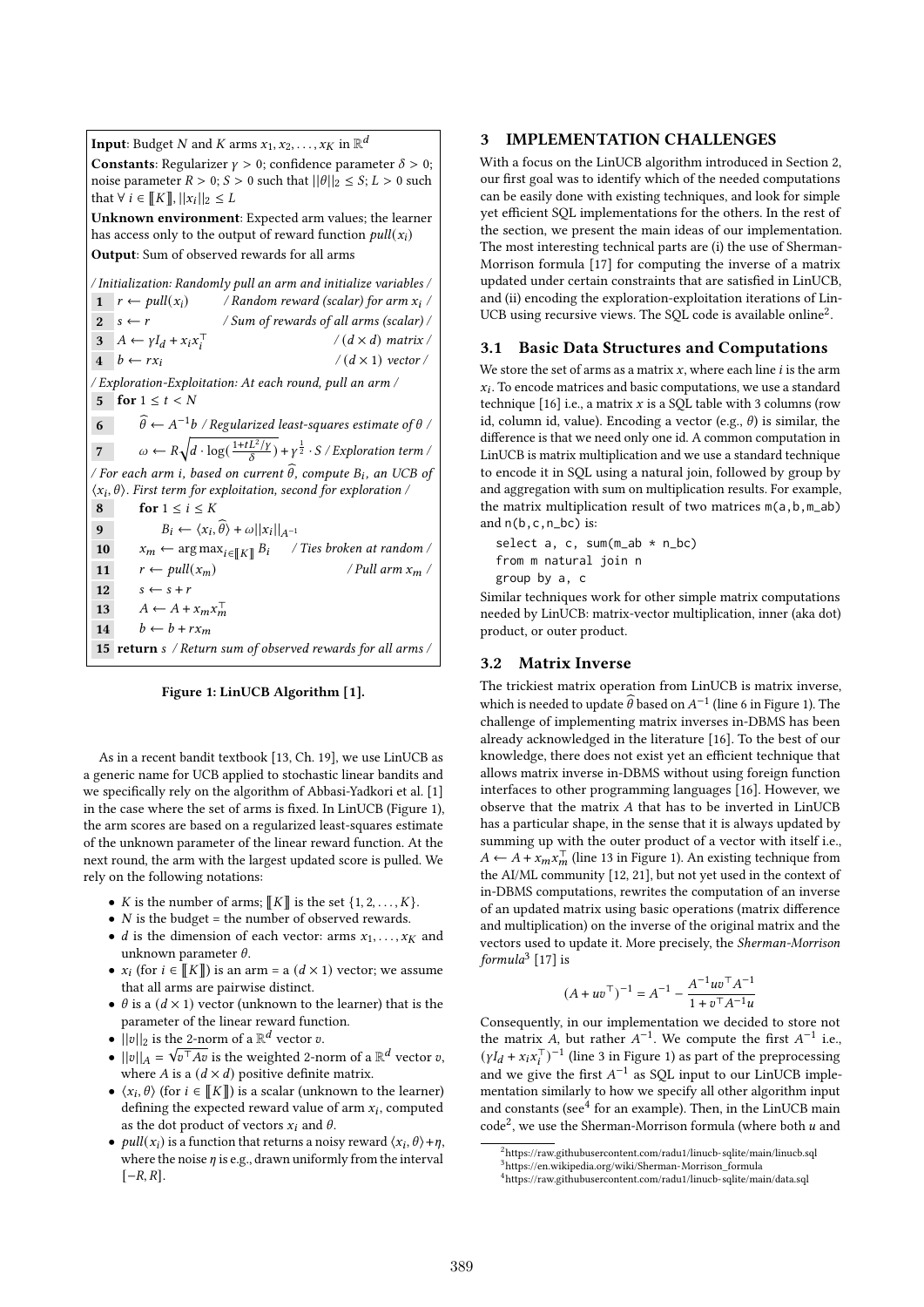$v$  from the formula are  $x_m$ ) to update  $A^{-1}$  based on standard SQL encoding of matrix multiplication and difference.

### 3.3 Simulating Iterations via Recursive Views

We recall (cf. Figure 1) that the budget  $N$  is spent during one initialization pull followed by  $N - 1$  exploration-exploitation pulls. Each of the  $N - 1$  iterations basically consists of pulling an arm (that is chosen as the argmax of the UCB score  $B_i$ ) and then updating the different variables. To encode the iterations in SQL, we relied on a *recursive view* that iteratively inserts  $N - 1$ numbers in a table iterations that has a single column:

```
with recursive
  for(time_step) as (
    values(0)
    union all
    select time_step+1
    from for
    where time_step < (select N
                        from input)-2)
insert into iterations
  select (time_step)
  from for;
```
Moreover, we have a trigger that is activated after each insert in the table iterations:

```
create trigger if not exists update_explore_exploit
  after insert on iterations
begin
  -- pull arm with argmax
  insert into status values (
    1 + (select max(time_step)
         from status), -- t
    (select i
     from argmax_B_i), -- pulled arm
    (select(reward)
    from pull natural join argmax_B_i) -- reward
  );
  -- update A_inv
  [...]
  -- update b
  [...]
end;
```
The body of the trigger consists of SQL statements that update the different variables. In particular, for each of the two variables used to compute  $\widehat{\theta}$  (i.e., matrix  $A^{-1}$  and vector b), we have a table in our SQL schema, and at each iteration we need the old version in order to compute the updated one. We created views for pulling an arm (including for generating random noise), computing  $\hat{\theta}$ and  $\omega$ , and for computing arm scores  $B_i$ , as well as the argmax of these scores. The values of all these views are dynamically computed based on the different tables and/or other views.

# 4 EXPERIMENTS

We present a proof-of-concept experimental study, which shows the feasibility of our LinUCB implementation in off-the-shelf SQLite. We also identify cases when our implementation is faster than an implementation of LinUCB in Python.

To reproduce all our experimental findings, we make available our code and data on a public GitHub repository<sup>5</sup>.

### 4.1 Competing Implementations

We compare the (clock) time of off-the-shelf single-threaded implementations of LinUCB in:

- SQLite<sup>2</sup>, as outlined in Section 3;
- Python<sup>6</sup> i.e., a Python implementation of the pseudocode in Figure 1 using NumPy<sup>7</sup> [10] for linear algebra computations.

We wrote a preprocessing script<sup>8</sup> that compiles the linear bandit data (see Section 4.3) into the formats needed by the two languages e.g., SQLite<sup>4</sup> and Python<sup>9</sup>. In all reported experiments, the preprocessing time was in the order of milliseconds for both languages. The open source SQLite engine that runs our SQLite code has to be compiled with SQLITE\_ENABLE\_MATH\_FUNCTIONS option (see our install script<sup>10</sup>) to be able to use math functions (e.g., log, sqrt). For a fair comparison, in the Python implementation we also used the Sherman-Morrison formula to rewrite the inverse computation of an updated matrix as a sequence of simpler matrix computations on the original inverse, which is faster that computing an inverse from scratch. After implementing LinUCB in the two languages, we performed a sanity check to be sure that both implementations yield the same correct arm selection strategy (i.e., same sequence of pulled arms), and output similar cumulative rewards. We did our experiments on a laptop with CPU Intel Core i7 of 2.80GHz and 16GB of RAM, running Ubuntu, and we report clock time averaged over 1000 runs.

#### 4.2 Input Parameters and Constants

There are three parameters that dominate the computational complexity of LinUCB: budget  $N$ , number of arms  $K$ , and vector dimension *d*. We report results with  $N \in \{10, 20, 30, 40\}$ ,  $K \in$  $\{10, 20, 30, 40\}$ , and  $d \in \{2, 4, 6, 8\}$ . We rely on these numbers in order to show, for different combinations of parameters cf. Figure 2, the frontier between cases when SQLite is faster vs cases when Python is faster. Moreover, as shown in Figure 1, there are several LinUCB constants, that we fixed as inspired by other linear bandit papers [1, 5, 20]:  $\gamma = 0.01$ ,  $\delta = 0.001$ ,  $R = 0.01$ ,  $S = \log t$ , and  $L = \max ||x_i||_2$ .

#### 4.3 MovieLens Dataset

A popular motivation of both linear bandits [15] and federated learning [11] is in the domain of recommendation systems, hence we naturally relied on the classical MovieLens 100K dataset [9]. We build on a preprocessing result<sup>11</sup> [5] that we briefly recall next. The dataset is a collection of 100K movie ratings on a scale of 1 to 5, given by 943 users of the MovieLens website on 1682 movies. The collection of ratings is a matrix  $F(943\times1682)$ , whose element  $(i, j)$  is the rating of user i on movie *i* if the rating exists, or 0 otherwise. Since the user-movie matrix  $F$  is very sparse, it should be factored using low-rank matrix factorization. To this purpose, there already exists a Google Colab matrix factorization code<sup>12</sup>, whose result is: a user embedding matrix  $U(943 \times d)$ , where row  $i$  is the embedding for user i, and a movie embedding matrix  $M$  (1682  $\times$  d), where row *j* is the embedding for movie

<sup>5</sup>https://github.com/radu1/linucb-sqlite

 $^6$ https://raw.githubusercontent.com/radu1/linucb-sqlite/main/linucb.py <sup>7</sup>https://numpy.org/

<sup>8</sup>https://raw.githubusercontent.com/radu1/linucb-sqlite/main/prep.py

<sup>9</sup>https://raw.githubusercontent.com/radu1/linucb-sqlite/main/data.py

<sup>10</sup>https://github.com/radu1/linucb-sqlite/blob/main/install.sh

 $11$ https://github.com/anatole33/LinUCB-secure/tree/master/extract\_movie\_ lens

 $^{12}{\rm https://github.com/google/eng.edu/blob/main/ml/}$ recommendation-systems/recommendation-systems.ipynb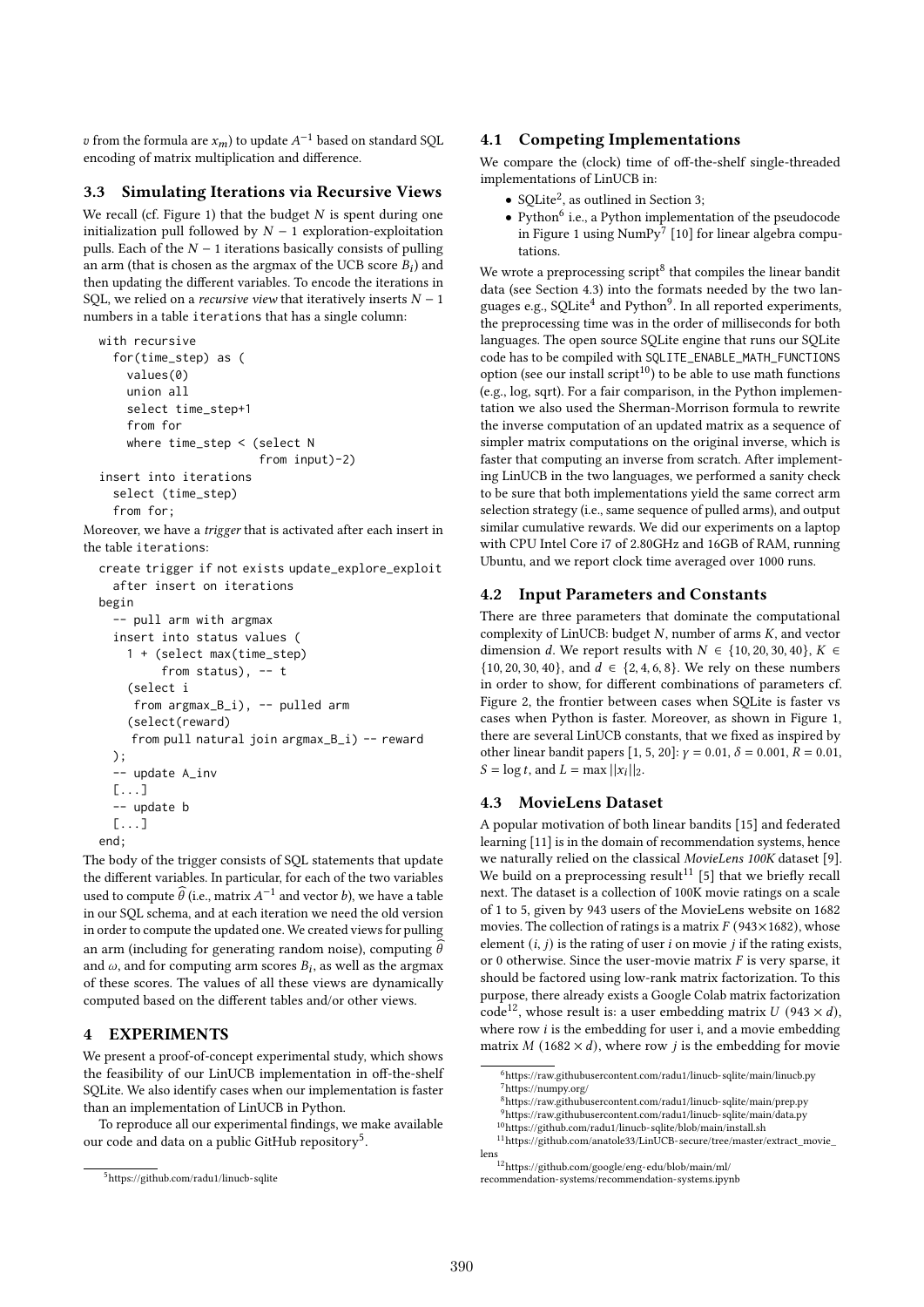

Figure 2: Comparison of LinUCB clock time in off-theshelf SQLite (S) vs Python (P).

*j*. The embeddings are learned such that the product  $UM<sup>T</sup>$  is a good approximation of the rating matrix  $F$ . The  $(i, j)$  entry of  $UM<sup>T</sup>$  is the dot product of the embeddings of user *i* and movie *j*, computed such that it should be close to the  $(i, j)$  entry of  $F$ . Then, for every user  $i$  in matrix  $U$ , we can use linear bandit algorithms to recommend movies  $i$  from matrix  $M$ . In our experiments, the reported  $d$  values correspond to choices of  $d$  in the aforementioned matrix factorization approach, whereas the reported  $K$  arms correspond to choosing the embeddings of the first *K* movies in the dataset. As unknown environment  $\theta$ , we choose the embedding of the first user i.e., we recommend movies and observe rewards based on the unknown intent of the first user in the dataset.

### 4.4 Results

We summarize our experimental results in Figure 2, in three different settings, where in each plot we vary one of the parameters  $N, K, d$  and we fix the other two. The first observation is that the behaviors of SQLite vs Python look linear vs constant, respectively. A second, more interesting observation is that

Python is not always faster than SQLite. Indeed, we intuitively expected that an implementation in Python using the specialized linear algebra NumPy library should be always faster than an ad hoc implementation of linear algebra computations in an offthe-shelf DBMS engine. The aforementioned observations can be explained. Python has a constant overhead due to loading NumPy arrays, after which the increase in clock time correlated to the increase in parameter size is barely visible. On the other side, SQLite is very lightweight and particularly fast for small values of the three parameters, but it is not really optimized for linear algebra, hence its time increases much more visibly when the parameter size increases. Small data cases when SQLite is already better than Python (i.e., all green points under magenta points in Figure 2) could make sense in practice in federated learning settings. Hence, the arm vectors  $x_i$  and unknown environment vector  $\theta$  may be distributed among many data owners, each of them storing small pieces of these vectors directly in the SQLite DBMS that is embedded in the data owners' devices.

# 5 FUTURE WORK

We believe that this paper opens the door for many promising research directions on the topics of linear algebra in embedded DBMS and on in-DBMS federated learning in general. Next, we discuss some interesting directions of future work.

First, we recall that our current SQLite implementation of Lin-UCB uses off-the-shelf SQLite and no particular optimization. It may be useful to investigate whether the current implementation can be improved either by finding more efficient techniques to encode the LinUCB computations in off-the-shelf SQLite, or by modifying the SQLite optimizer (that is open source) to tune it for the computations we need in LinUCB. Moreover, it would be interesting to see whether our implementation's techniques can be generalized to other linear bandit algorithms for cumulative reward maximization [2, 20] or for other optimization criteria [18], and more in general, to other bandit [13] and reinforcement learning [19] models. It would also be interesting to compare in-DBMS implementations as the one presented in this paper with ML systems e.g., SystemDS.

Our main motivation for implementing ML algorithms in an embedded DBMS is that such implementations could be useful in the context of federated learning [11], where multiple data owners store their raw data locally and participate to the learning task by sharing only limited pieces of data. Such an approach has the advantage of decreasing system latency by parallelizing computations between data owners, while also protecting their sensitive data. In particular, linear bandit algorithms often manipulate sensitive user data, given their use in online advertising and personalized recommendations. This raises the additional challenge of adapting privacy-preserving approaches for bandit algorithms (including cryptography [5–7] and differential privacy [8]) in order to design in-DBMS federated protocols that offer a good trade-off between data protection guarantees, computation time, and output accuracy.

# ACKNOWLEDGMENTS

We thank the anonymous reviewers, whose suggestions helped us to improve our paper. This work has been partially supported by MIAI@Grenoble Alpes (ANR-19-P3IA-0003), and two projects funded by EU Horizon 2020 research and innovation programme (TAILOR under GA No 952215 and INODE under GA No 863410).